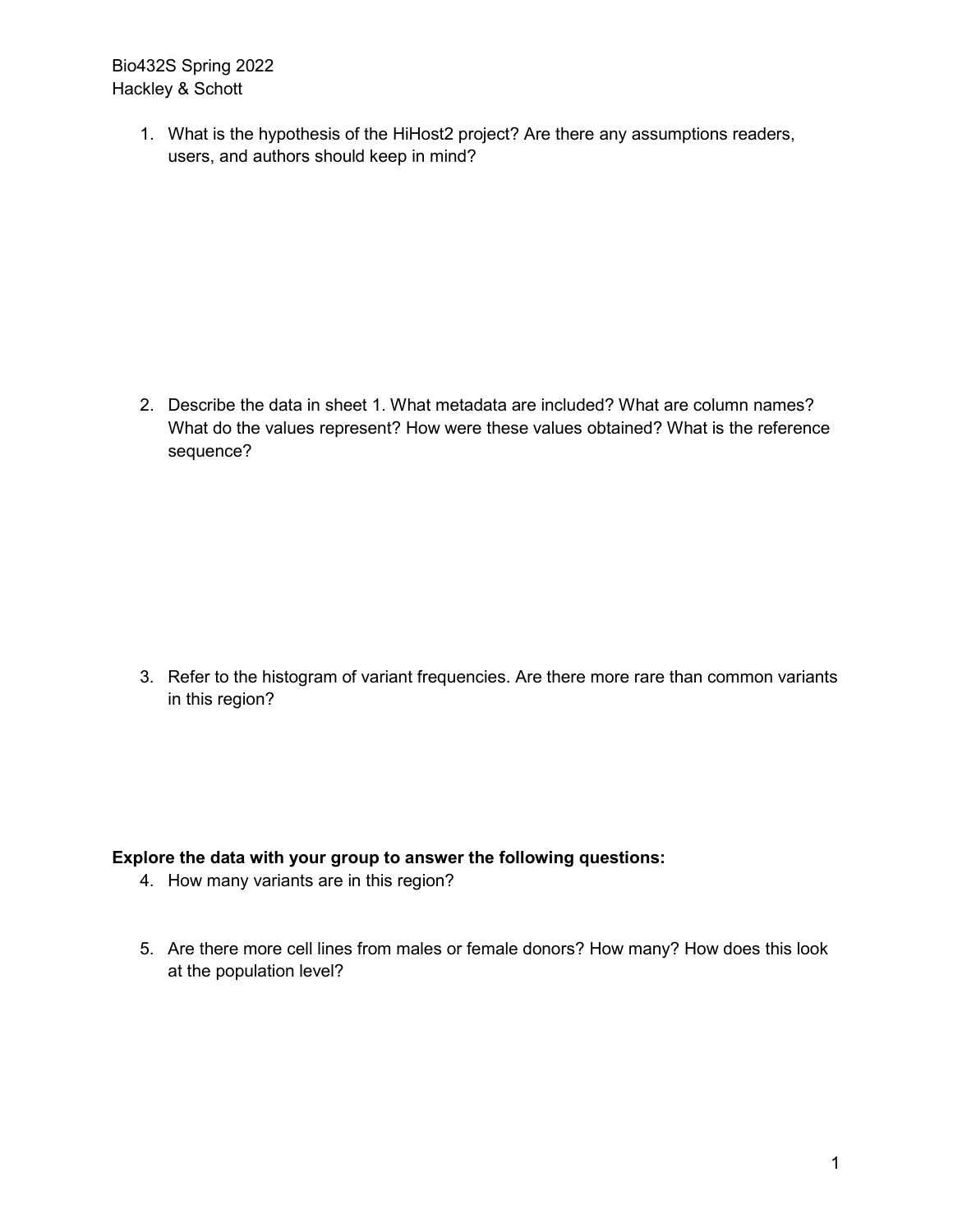Bio432S Spring 2022 Hackley & Schott

> 6. Which population has, on average, the largest number of variants? Describe the data transformations that occur to come to the answer. What's the standard deviation for each population? *(bonus: are these differences statistically significant?)*

> 7. How many unique variants occur in each population? How many variants are shared between only 2 populations?

## **Normalization & Log2-transformation:**

8. What is the purpose of taking the log2() of the data?

9. How might you interpret the normality of the transformed data if you were only looking at the statistical test versus the QQ plots?

10. What does it mean that the data may be "confounded" by population and/or sex?

11. Are T-test and ANOVA p-values more or less significant when run on data that has *not*  been log-transformed?